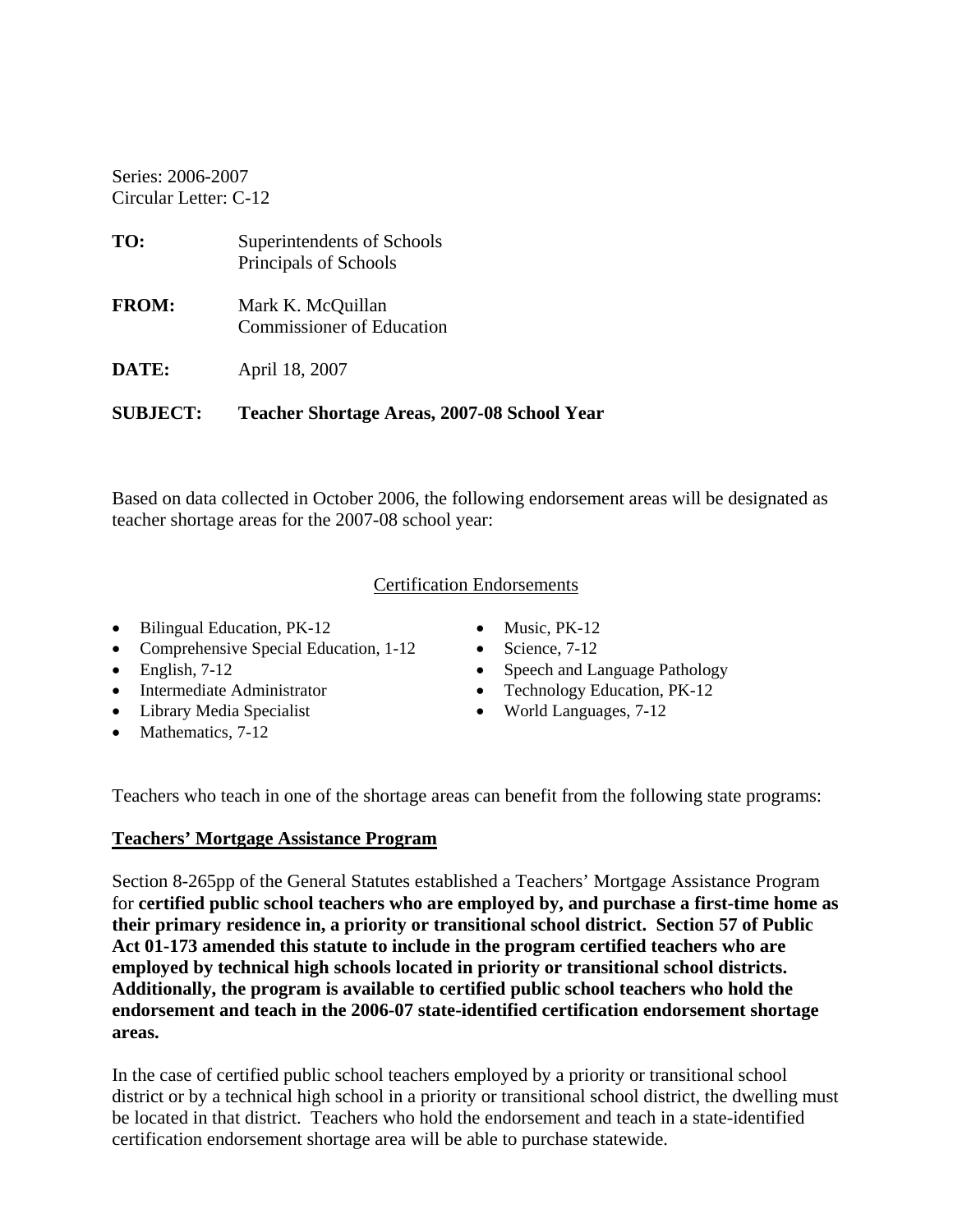Teacher Shortage Areas, 2007-08 School Year April 18, 2007 Page 2

This Teachers' Mortgage Assistance Program is an important incentive to have educators live in the community in which they teach, as well as to address shortage area needs. The program is administered by the Connecticut Housing Finance Authority (CHFA) through their participating lenders.

All eligible teachers seeking a mortgage through this program will be required to have a Statement of Eligibility signed by the Superintendent of Schools. Attached is the Statement of Eligibility that you may copy and distribute to eligible teachers. This signed Statement will be required by the mortgage lender for proof of eligibility.

**Any questions or concerns regarding the Teachers' Mortgage Assistance Program may be directed to the Single Family Underwriting Unit at CHFA, at (860) 571-3502.** 

### **Rehiring of Retired Teachers**

Retired teachers may be reemployed without being subject to the earnings limit if they teach in a subject shortage area for the school year in which they are being employed. This employment may be for up to one full school year and may, with prior approval of the Teachers' Retirement Board, be extended for an additional year. If you have questions about this program, please contact the Teachers' Retirement Board at (860) 241-8401.

Questions concerning the designation of teacher shortage areas may be directed to Sarah Ellsworth either via email at sarah.ellsworth@ct.gov or by phone at (860) 713-6872.

MKM/se

Attachment